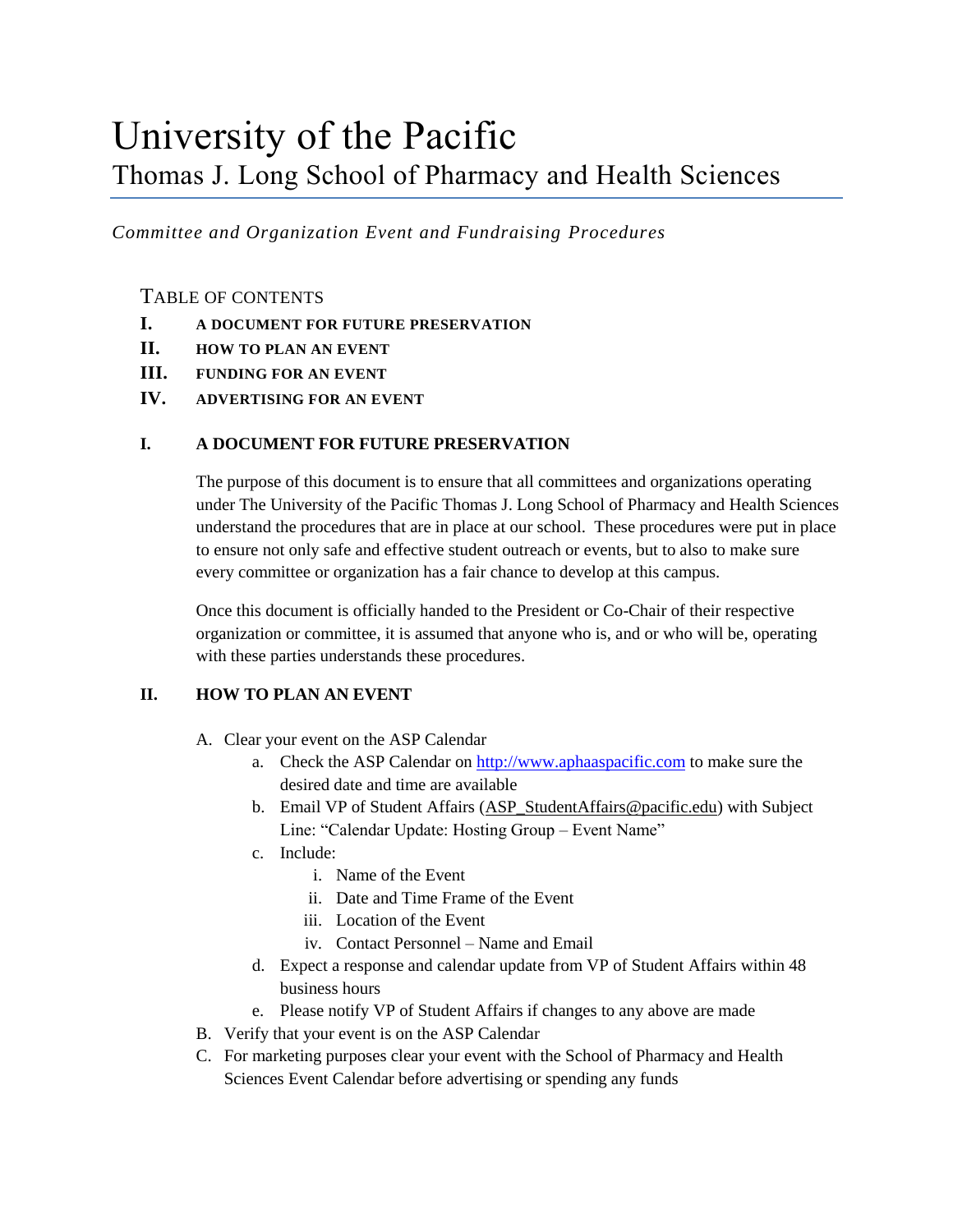- a. Email the External Relations Coordinator in the Office of Marketing and Communications
- b. Include:
	- i. Name of the Event
	- ii. Date and Time Frame of the Event
	- iii. Location of the Event
- D. For any speaker or prominent visitors visiting the school, email the Dean's Office at [PHSDean@pacific.edu](mailto:PHSDean@pacific.edu) with the following:
	- a. Name of the Event
	- b. Date and Time Frame of the Event
	- c. Location of the Event
- E. For any outreach event notify the Office of Enrollment and Pre-Pharmacy Affairs at [PreHealth@pacific.edu](mailto:PreHealth@pacific.edu)
- F. Reserve a room for any pharmacy/north campus event through the Office of Student Affairs and Organization (OSAO) and for any south campus event, please contact the ASuop Scheduling Coordinator.
	- a. Do this at least 2 weeks in advance of the event and prior to advertising for the event
	- b. Save your event confirmation and print it out in case of discrepancy
	- c. Number of persons allowed in a room
		- i. PHS 110-114 allows for 54 or less attendees
		- ii. PHS 110-111 (combined) allows for  $55 100$  attendees
		- iii. PHS 115  $&$  R103 allows for more than 100 attendees
			- 1. If any event is found having more than the maximum occupancy, as stated above, the responsible group will be at risk of a fine or have reservation privileges revoked
		- iv. More than 100 attendees will require security
- G. If there is going to be more than \$250 worth of food for your event, you must contact Bon Appetite for the following choice:
	- a. Cater through Bon Appetite OR
	- b. Request permission from Bon Appetite to cater from an outside source
- H. If this is a community outreach event, an "Event Planning Form" must be completed and submitted to IPPE office at [IPPE@pacific.edu](mailto:IPPE@pacific.edu) at least 12 weeks in advance. Upon approval of the "Event Planning Form", the "Event Form" must be completed and turned in t[o IPPE@pacific.edu](mailto:IPPE@pacific.edu) at least 6 weeks prior to the event.
- I. Contact PHS Support@pacific.edu to request that they file a Service Request (SR) to have the lights, heat, or AC on in the appropriate rooms/building and that the sprinklers be turned off, if needed. Many events require that a security officer be present when building is open (e.g. when events include non-SOPHS and speakers) or include more than 100 people. If you have food, you may need to inform PHS\_Support to request for janitorial services. Many of these requests require an index Code to which any charges will be posted (refer to OSAO for an index code)
	- a. Email [PHS\\_Support@pacific.edu](mailto:PHS_Support@pacific.edu) and CC Dr. Norton [\(lnorton@pacific.edu\)](mailto:lnorton@pacific.edu)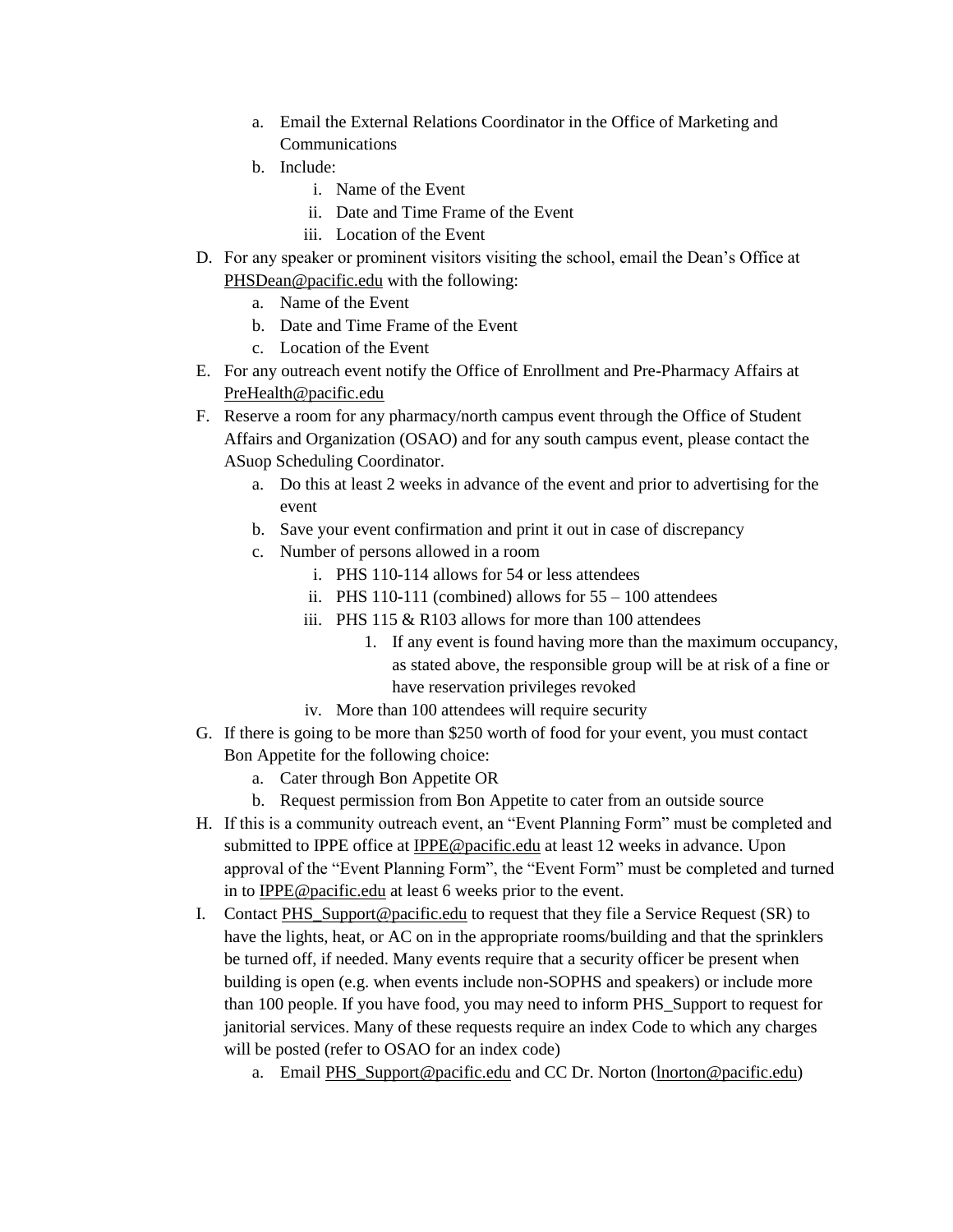- i. Make sure that your event is on both the ASP and SOPHS events Calendar and all of the above are completed at least 2 weeks in advance
- b. The use of the index code must first be approved by the Office of Student Affairs
- J. To prevent possible physical harm, please do not throw anything in class or at any event
- K. On the day of your event:
	- a. Arrive at the school at least 30 minutes prior to the event. Then unless a Security Officer will be onsite for your event, contact public safety at least 30 minutes prior to the beginning of the event make sure all necessary doors are unlocked
	- b. Make sure you test any electronic equipment prior to your event of note, only individuals who have been trained are authorized to use the AV equipment in the School (Training can be requested through [PHS\\_Support@pacific.edu\)](mailto:PHS_Support@pacific.edu)
	- c. If you are taking pictures during the event, please email photos to VP of Communications (ASP\_Communications@pacific.edu), so they may become a part of our school memories (not required)
	- d. After your event, make sure the room is clean and reset for class, that the tables and chairs are clean, that the garbage has been dumped in the outside dumpster and that the rooms look how they looked prior to the event
	- e. Call public safety after your event to lock up and remain in the building until the building is locked
	- f. Unless an emergency has occurred that has made it unsafe for you and at least one other student to stay in the building do not leave the building unattended, even if the Public Safety dispatchers say that you can leave. Once a Public Safety Officer has arrived to lock the building, you may leave the building security to the officer

## **III. FUNDRAISING FOR AN EVENT**

- A. If you are a committee operating under APhA-ASP, you are not allowed to fundraise on campus
	- a. You must submit your budget every year and work within the allocated budget
	- b. If you need additional funds aside from the allocated budget, please contact VP of Professional Affairs [\(ASP\\_ProfessionalAffairs@pacific.edu\)](mailto:ASP_ProfessionalAffairs@pacific.edu)
- B. If you have a fundraising week (i.e. Fraternities, Associations of Pacific Chapter)
	- a. You are allowed to email the pharmacy student body only 2 times for your fundraising week regarding fundraising activities
		- i. 1 announcement email per fundraising week
		- ii. 1 reminder email
		- iii. If necessary, 1 retraction/correction email per fundraiser
	- b. To have fundraising information posted on the school website and be included in e-blasts to alumni:
		- i. Email all information (including order forms) to the Office of Marketing and Communication at least 2 business days before you would like the information posted
			- 1. Include a post and removal date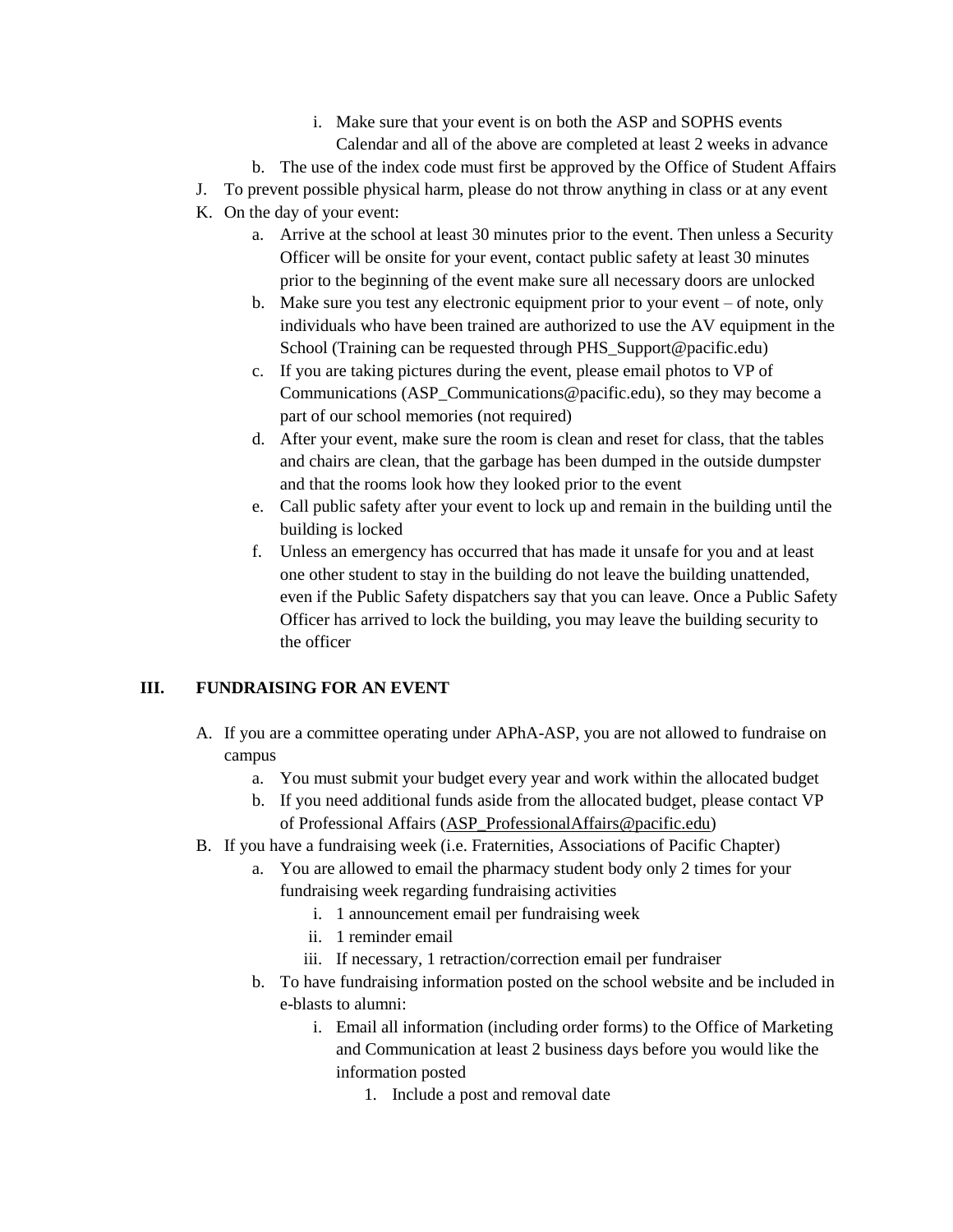- 2. Include contact information
- c. If an organization organizes an event that falls during another group's fundraising week involving the exchange of money with the student body, they must first ask for permission of the group, and send an email confirmation to VP of Student Affairs
- C. In class and break announcement are limited to 1 per break on a first come first serve basis at the discretion of the professor
- D. You are not allowed to solicit the faculty repeatedly
- E. If you do not have enough money to support an event:
	- a. You must go through the Associate Dean of External Affairs before asking for or accepting donations from any outside source
- F. There will be a maximum of 2 fundraising weeks, per academic year, for each fraternity or student organizations representing the Pacific Chapter

#### **IV. ADVERTISING FOR AN EVENT**

- A. If you like assistance with promoting and publicizing your event, please contact the Office of Marketing and Communications at least six weeks prior to your event
- B. You are allowed to email the pharmacy student body only 2 times prior to your event
	- a. 1 announcement email
	- b. 1 reminder email
	- c. If necessary, 1 retraction/correction email per event
- C. In class and break announcements are limited to 1 per break on a first come first serve basis at the discretion of the professor
- D. Exceptions to part B and C may be permitted upon approval by VP of Student Affairs a. Exceptions include, but are not limited to, extra student participation, contests
- E. If you are using a Pacific Logo or any Pacific graphic, it must be approved by the Office of Marketing and Communications and they can help with the following:
	- a. Brochures and flyers
	- b. Press release to local and campus media
		- i. Newspaper
		- ii. Radio
		- iii. University Bulletin
		- iv. University E-News
		- v. Facebook/Twitter
	- c. Website placement
		- i. School
		- ii. University
		- iii. Alumni
	- d. Emails to alumni, faculty, students
		- i. Dean's Letter
		- ii. What's Up Pacific
		- iii. E-Blasts
	- e. Recruiting preceptors